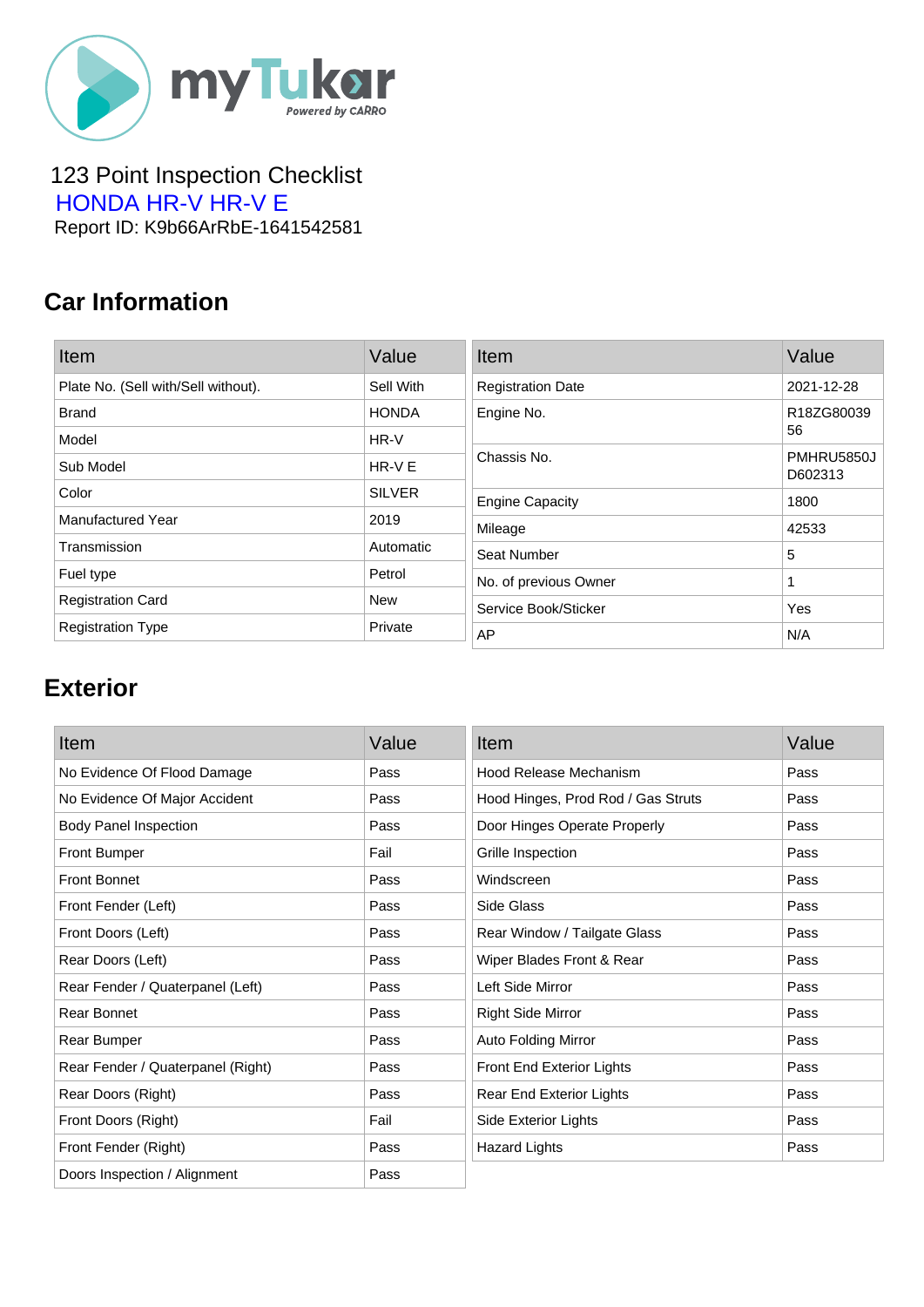## **Interior**

| Item                                 | Value | Item                                         | Value |
|--------------------------------------|-------|----------------------------------------------|-------|
| Airbags                              | 6     | Sun Visors, Vanity Mirror & Light            | Pass  |
| Safety Belts                         | Pass  | Dashboard                                    | Pass  |
| Radio / Cassette / Cd/Dvd Player     | Pass  | Dashboard Drawer                             | Pass  |
| Antenna                              | Pass  | <b>Interior Carpet</b>                       | Pass  |
| Alarm / Theft Deterrent System       | Pass  | <b>Floor Mats</b>                            | Pass  |
| <b>Speakers</b>                      | Pass  | Door Trim & Door Panels                      | Pass  |
| Reverse Camera                       | Pass  | Headlining                                   | Pass  |
| Air Conditioning System              | Pass  | <b>Front Seat</b>                            | Pass  |
| Air Conditioning Switch Panel        | Pass  | <b>Rear Seat</b>                             | Pass  |
| Center Armrest / Console             | Pass  | Seat & Head Restraint Adjustment             | Pass  |
| <b>Front Aircon Vents</b>            | Pass  | <b>Folding Seats</b>                         | Pass  |
| <b>Rear Aircon Vents</b>             | N/A   | <b>Heated Seats</b>                          | N/A   |
| Clock                                | Pass  | <b>Cooled Seats</b>                          | N/A   |
| Tilt / Telescopic Steering Wheel     | Pass  | Sunroof / Moonroof                           | N/A   |
| <b>Steering Wheel Controls</b>       | Pass  | Convertible Top                              | N/A   |
| <b>Steering Wheel Condition</b>      | Pass  | Door Handles                                 | Pass  |
| Horn                                 | Pass  | Push Start Button System                     | Pass  |
| <b>Indicator Light</b>               | Pass  | <b>Central Locking System</b>                | Pass  |
| <b>Warning Light</b>                 | Pass  | <b>Power Window Controls</b>                 | Pass  |
| <b>Tripmeter And Odometer</b>        | Pass  | <b>Remote Boot Release</b>                   | N/A   |
| Windscreen Wipers Switch             | Pass  | Fuel Cap Release                             | Pass  |
| Rear Window Wiper Switch             | Pass  | Luggage Compartment Trim & Cargo Net         | Pass  |
| <b>Paddle Shifters</b>               | N/A   | Luggage Compartment Light                    | Pass  |
| Interior Courtesy, Dome & Map Lights | Pass  | Luggage Board                                | Pass  |
| <b>Outside Rear View Mirrors</b>     | N/A   | Parcel Shelf / Speaker Board / Tonneau Cover | Pass  |
| Ashtrays                             | Pass  | Jack & Tool Kit                              | Pass  |
| Gear Knob                            | Pass  | Spare Tyre                                   | Pass  |
| Handbrake / Footbrake Lever          | Pass  |                                              |       |

# **Underbody**

| Item                  | Value | Item                             | Value |
|-----------------------|-------|----------------------------------|-------|
| <b>Exhaust System</b> | Pass  | Wheel Covers & Center Caps       | Pass  |
| 4X4 Operation         | N/A   | Rack And Pinion, Linkage & Boots | Pass  |
| Front Tyre (Left)     | Pass  | Control Arms & Ball Joints       | Pass  |
| Rear Tyre (Left)      | Pass  | Tie Rods & Idler Arm             | Pass  |
| Front Tyre (Right)    | Pass  | Sway Bars, Links & Bushings      | Pass  |
| Rear Tyre (Right)     | Pass  | Wheel Alignment                  | Pass  |
| <b>Rims</b>           | Pass  |                                  |       |